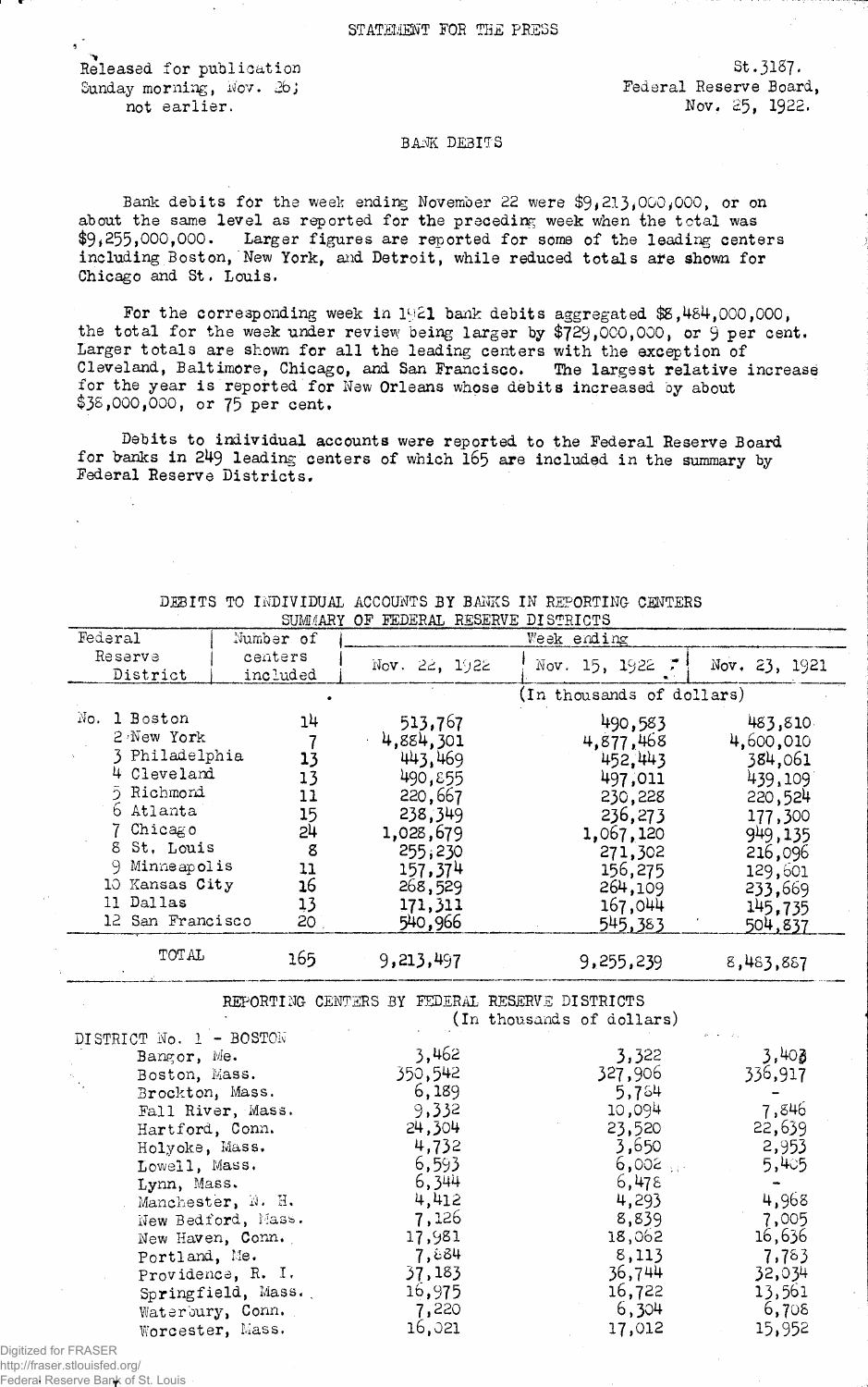| $\epsilon$                                         |                             | DEBITS TO INDIVIDUAL ACCOUNTS BY BANKS IN REPORTING CENTERS<br>Week ending | <u>St.3187a.</u> |
|----------------------------------------------------|-----------------------------|----------------------------------------------------------------------------|------------------|
| ٠                                                  | Nov. 22, 1922               | Nov. 15, 1922                                                              | Nov. 23, 1921    |
|                                                    |                             | (In thousands of dollars)                                                  |                  |
| DISTRICT No. 2 - NEW YORK                          |                             |                                                                            |                  |
| Albany, $N. Y.$                                    | 20,435                      | 20,993                                                                     | 18,005           |
| Birghamton, N.Y.<br>Buffalo, N.Y.                  | 4,477<br>67,394             | 4,952                                                                      | 3,786            |
| Elmira, N.Y.                                       | 3,472                       | 72,201<br>4,221                                                            | 55,428           |
| Jamestown, N.Y.                                    | 5,344                       | 4,176                                                                      |                  |
| Montclair, N. J.                                   | 3,121                       | 3,049                                                                      |                  |
| Newark, N. J.                                      | 60,646                      | 57,220                                                                     |                  |
| New York, N.Y.                                     | 4,737,178                   | 4,721,295                                                                  | 4,475,519        |
| No. New Jersey Clearing                            |                             |                                                                            |                  |
| House Association                                  | 42,159                      | 40,355                                                                     |                  |
| Passaic, N. J.                                     | 6,824                       | 7,265                                                                      | 5,413            |
| Rochester, N.Y.<br>Stamford, Conn.                 | 33,005<br>2,521             | 33,697                                                                     | 28,782           |
| Syracuse, N.Y.                                     | $-14,988$                   | 2,879<br>17,065                                                            | 13,077           |
|                                                    |                             |                                                                            |                  |
| DISTRICT No. 3 - PHILADELPHIA                      |                             |                                                                            |                  |
| Allentown, Pa.                                     | 7,012                       | 6,206                                                                      |                  |
| Altoona, Pa.<br>Camden, N. J.                      | 3,402<br>10,731             | 3,753                                                                      | 3,032            |
| Chester, Pa.                                       | 5,4c2                       | 11,007<br>5,53c                                                            | 3,271            |
| Harrisburg, Pa.                                    | 7,643                       | 8,193                                                                      | 5,938            |
| Hazleton, Pa.                                      | 2,250                       | 2,825                                                                      |                  |
| Johnstown, Pa.                                     | 5,219                       | 5,558                                                                      | 4,043            |
| Lancaster, Pa.                                     | 5,939                       | 5,844                                                                      | 5,364            |
| Lebanon, Pa.                                       | 1,312                       | 1,544                                                                      |                  |
| Norristown, Pa.<br>Philadelphia, Pa.               | 923<br>351,213              | 954<br>357,200                                                             |                  |
| Reading, Pa.                                       | 8,944                       | 9,247                                                                      | 308,037<br>6,674 |
| Scranton, Pa.                                      | 15,544                      | 17,347                                                                     | 15,249           |
| Trenton, N. J.                                     | 12,518                      | 13,894                                                                     | 11,071           |
| Wilkes-Barre, Pa.                                  | 9,781                       | 10,425                                                                     | 8,437            |
| Williamsport, Pa.                                  | 5,775                       | 4,234                                                                      | 3,301            |
| Wilmington, Del.                                   | 7,594                       | 6,861                                                                      | 6,451            |
| York, Pa.                                          | 4,495                       | 4,357                                                                      | 3,193            |
| DISTRICT No. 4 - CLEVELAND                         |                             |                                                                            |                  |
| Akron, Ohio                                        | 14,376                      | 14,287                                                                     | 11,195           |
| Butler, Pa.                                        | 2,218                       | 2,533                                                                      |                  |
| Canton, Ohio<br>Cincinnati, Ohio                   | 8,360<br>71,049             | 8,928<br>69,696                                                            | 63,263           |
| Cleveland, Onio                                    | 131,432                     | 139,114                                                                    | 132,879          |
| Columbus, Ohio                                     | 31,571                      | 31,939                                                                     | 24,474           |
| Connellsville, Pa.                                 | 1,336                       | 1,565                                                                      |                  |
| Dayton, Ohio                                       | 13,272                      | 13,800                                                                     | 11,713           |
| Erie, Pa.                                          | 6,797                       | 7,260                                                                      | 5,391            |
| Greensburg, Pa.                                    | 4,845                       | 4,179                                                                      | 3,463            |
| Homestead, Pa.<br>$\mathbb{F}_2$<br>Lexington, Ky. | 736<br>5,615                | 711<br>7,401                                                               | 2,851            |
| Lima, Ohio                                         | 3,513                       | 4,016                                                                      |                  |
| Lorain, Ohio                                       | 1,409                       | 1,568                                                                      |                  |
| New Brighton, Pa.                                  | 2,144                       | 2,582                                                                      |                  |
| Oil City, Pa.                                      | 3,410                       | 3,365                                                                      | 2,248            |
| Pittsburgh, Pa.                                    | 181,997                     | 178,053                                                                    | 162,869          |
| Springfield, Ohio                                  | 4,531                       | 4,897                                                                      | 3,002            |
| Toledo, Ohio                                       | 39,354                      | 49,706                                                                     |                  |
| Warren, Ohio<br>Wheeling, W. Va.                   | 2,560<br>10,424             | 3,024<br>10,048                                                            | 8,240            |
| Youngstown, Ohio                                   | 11,536                      | 12,972                                                                     | 7,521            |
| Zanesville, Ohio                                   | $2, \tilde{\varepsilon}$ 14 | 2,975                                                                      |                  |

 $\bar{\beta}$  $\mathbb{R}^2$ 

ţ.

博

Digitized for FRASER http://fraser.stlouisfed.org/ Federal Reserve Bank of St. Louis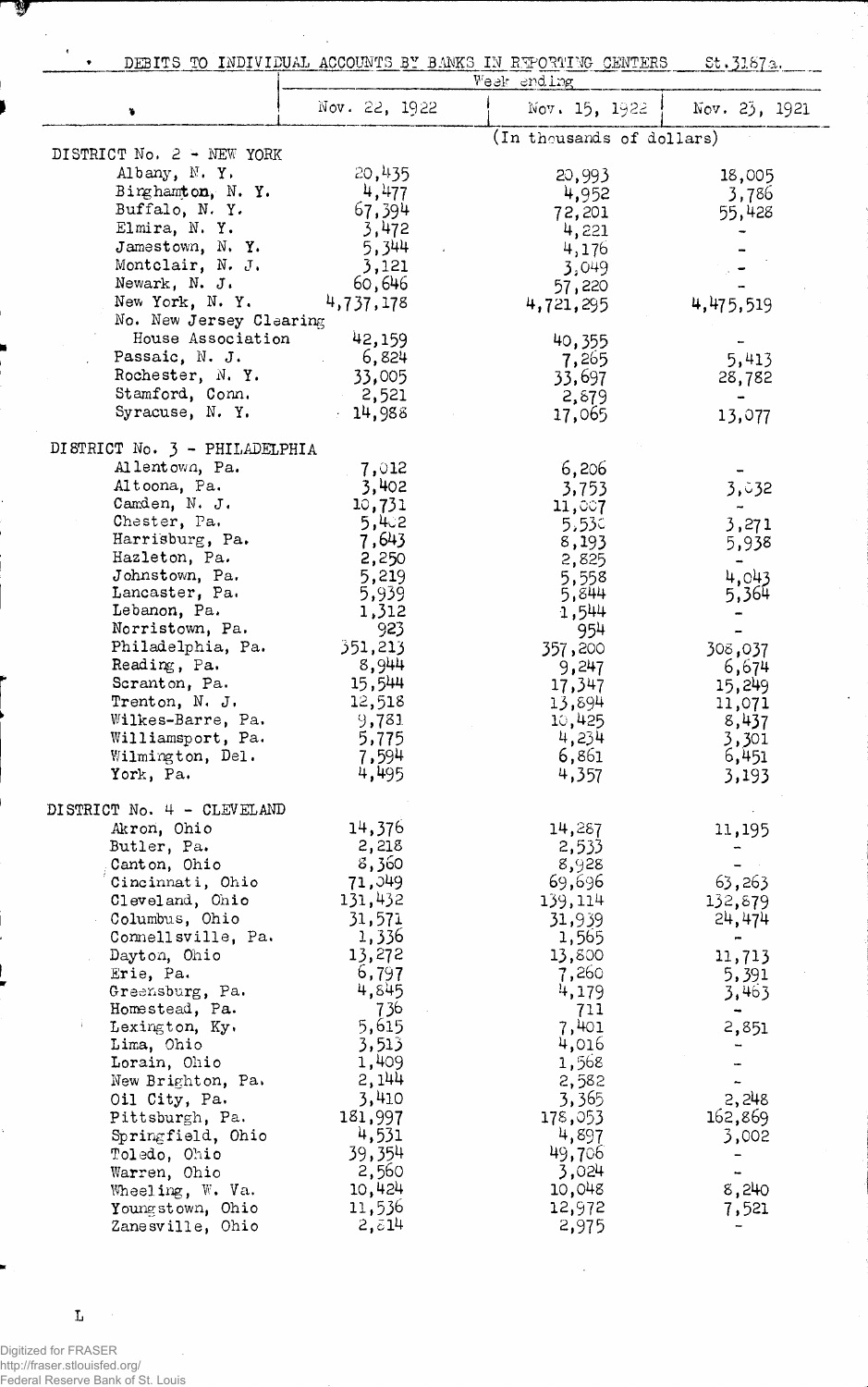|                                      |                          | DEBITS TO INDIVIDUAL ACCOUNTS BY BANKS IN REPORTING CELTERS<br>Week ending | 50.21010.     |
|--------------------------------------|--------------------------|----------------------------------------------------------------------------|---------------|
|                                      |                          |                                                                            |               |
|                                      | Nov. 22, 1922            | Nov. 15, 1922                                                              | Nov. 23, 1921 |
|                                      |                          | (In thousands of dollars)                                                  |               |
| DISTRICT No. 5 - RICHMOND            |                          |                                                                            |               |
| Asheville, N. C.                     | 4,761                    | 4,927                                                                      |               |
| Baltimore, Md.                       | 86,785                   | 85,669                                                                     | 102,685       |
| Charleston, S. C.                    | 7,566                    | 9,623                                                                      | 4,754         |
|                                      | 9,529                    | 8,594                                                                      |               |
| Charleston, W. Va.                   | 9,200                    | 8,247                                                                      | 6,799         |
| Charlotte, N. C.                     | 5,469                    | 6,257                                                                      | 4,749         |
| Columbia, S. C.                      |                          | 2,329                                                                      |               |
| Cumberland, Md.                      | 1,904                    | 3,344                                                                      |               |
| Danville, Va.                        | 3,224                    | 5,654                                                                      |               |
| Durham, N. C.                        | 5,000                    |                                                                            |               |
| Greensboro, N. C.                    | 5,346                    | 5,721                                                                      | 3,634         |
| Greenville, S. C.                    | 5,200                    | 6,998                                                                      |               |
| Hagerstown, Md.                      | 2,170                    | 2,276                                                                      |               |
| Huntington, W. Va.                   | 6,373                    | 4,990                                                                      | 4,756         |
| Lynchburg, Va.                       | 4,628                    | 4,641                                                                      |               |
| Newport News, Va.                    | 1,511                    | 1,637                                                                      |               |
| Norfolk, Va.                         | 14,948                   | 18,561                                                                     | 15,115        |
| Raleigh, N. C.                       | 5,700                    | 7,200                                                                      | 3,700         |
| Richmond, Va.                        | 32,490                   | 34,643                                                                     | 31,205        |
| Roanoke, Va.                         | 2,865                    | $\frac{5}{2}, \frac{550}{302}$                                             |               |
| Spartanburg, S. C.                   |                          |                                                                            | 37,442        |
| Washington, D. C.                    | 41,671                   | 42,472                                                                     |               |
| Wilmington, N. C.                    | 5,265                    | 5,568<br>6,761                                                             | 5,685         |
| Winston-Salem, N. C.                 | 7,152                    |                                                                            |               |
| DISTRICT No. 6 - ATLANTA             |                          |                                                                            |               |
| Albany, Ga.                          | 1,250                    | 1,270                                                                      |               |
| Atlanta, Ga.                         | 31,537                   | 28,407                                                                     | 23,805        |
| Augusta, Ga.                         | 8,005                    | 5,508                                                                      | 6,097         |
| Birmingham, Ala.                     | 26,369                   | 24,100                                                                     | 13,122        |
| Brunswick, Ga.                       | 658                      | 668                                                                        |               |
| Chattanooga, Tenn.                   | $8,998$<br><b>3</b> ,255 | 8,539<br>3,956                                                             | 9,207         |
| Columbus, Ga.                        |                          | 597                                                                        |               |
| Cordele, Ga.                         | 583<br>1,646             | 1,640                                                                      |               |
| Dothan, Ala.                         | 257                      | 244                                                                        |               |
| Elberton, Ga.                        | 3,705                    | 3,472                                                                      |               |
| Jackson, Miss.                       | 12,968                   | 11,231                                                                     | 8,902         |
| Jacksonville, Fla.                   | 8,111                    | 6,339                                                                      | 6,254         |
| Knoxville, Tenn.                     | 5,412                    | 5,669                                                                      | 4,129         |
| Macon, Ga.                           | 2,754.                   | 2,198                                                                      |               |
| Meridian, Miss.                      | 6,780                    | 7,035                                                                      | 5,318         |
| Mobile, Ala.                         | 5,406                    | 5,375                                                                      | 3,578         |
| Montgomery, Ala.<br>Nashville, Tenn. | 17,162                   | 17,696                                                                     | 28,577        |
| Newnan, Ga.                          | 340                      | 414                                                                        |               |
| New Orleans, La.                     | 87,425                   | 93,940                                                                     | 49,773        |
|                                      | 1,575                    | 1,403                                                                      | 1,110         |
| Pensacola, Fla.                      | 9,983                    | 9,768                                                                      | 10,450        |
| Savannah, Ga.                        | 6,418                    | 5,742                                                                      | 5,341         |
| Tampa, Fla.                          | 1,413                    | 1,264                                                                      |               |
| Valdosta, Ga.                        | 2,200                    | 2,521                                                                      | 1,637         |
| Vicksburg, Miss.                     |                          |                                                                            |               |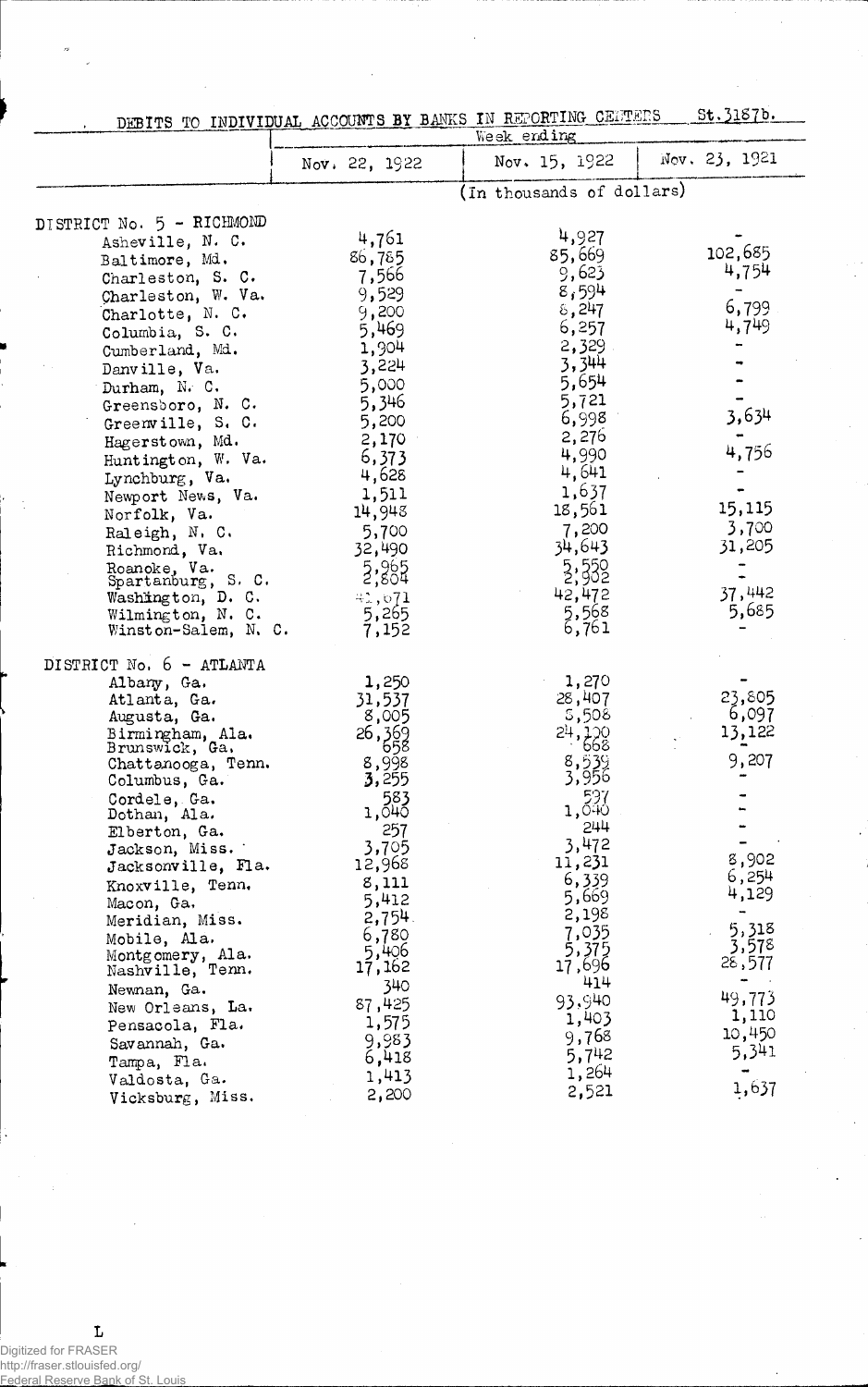| . DEBITS TO INDIVIDUAL ACCOUNTS BY BANKS IN REPORTING CEMTERS |                     |                                                  | St.3.57c.                   |
|---------------------------------------------------------------|---------------------|--------------------------------------------------|-----------------------------|
|                                                               |                     | Week ending                                      | $\overline{N}$ ov. 23, 1921 |
|                                                               | 22, 1922<br>$Nov$ . | Nov. 15, 1922<br>(In thousands of dollars)       |                             |
|                                                               |                     |                                                  |                             |
| DISTRICT No. 7 - CHICAGO                                      | 748                 | 514                                              |                             |
| Adrian, Mich.<br>Aurora, Ill.                                 | 2,931               | 2,742                                            |                             |
| Bay City, Mich.                                               | 2,559               | 2,455                                            | 3,041                       |
| Bloomington, Ill.                                             | 2,401               | 2,597                                            | 1,659                       |
| Cedar Rapids, Iowa                                            | 5,086               | 5,312                                            | 8,526                       |
| Chicago, Ill.                                                 | 631,679             | 680,655                                          | 631,740                     |
| Danville, Ill.                                                | 2,400               | 2,800                                            |                             |
| Davemport, Iowa                                               | 8,694               | 8,523                                            | 5,509                       |
| Decatur, Ill.                                                 | 3,467               | 3,401                                            | 2,721                       |
| Des Moines, Iowa                                              | 18,165              | 20,043                                           | 15,519                      |
| Detroit, Mich.                                                | 154,570             | 143,534                                          | 116,827                     |
| Dubuque, Iowa                                                 | 3,143               | 3,317                                            | 2,990                       |
| Flint, Mich.                                                  | 7,016               | 6,736                                            | 5,731                       |
| Fort Wayne, Ind.                                              | $\epsilon$ ,621     | 8,158                                            | 6,347                       |
| $\texttt{Gary, Ind.}$                                         | 3,128               | 4,225                                            |                             |
| Grand Rapids, Mich.                                           | 14,435              | 16,920                                           | 20,782                      |
| Hammond, Ind.                                                 | 3,440               | 3,450<br>39,547                                  | 31,567                      |
| Indianapolis, Ind.                                            | 39,192              | 4,232                                            | 3,888                       |
| Jackson, Mich.                                                | 3,787<br>4,890      | 4,661                                            | 3,995                       |
| Kalamazoo, Mich.                                              | 7,100               | 6,300                                            | 3,900                       |
| Lansing, Mich.<br>Mason City, Iowa                            | 2,246               | 1,936                                            |                             |
| Milwaukee, Wis.                                               | 65,089              | 60,500                                           | 54,329                      |
| Moline, Ill.                                                  | 2,098               | 1,799                                            | 1,546                       |
| Muscatine, Iowa                                               | 1,352               | 998                                              |                             |
| Oshkosh, Wis.                                                 | 2,500               | 2,300                                            |                             |
| Peoria, Ill.                                                  | 9,258               | 9,402                                            | 5,693<br>3,808              |
| Rockford, Ill.                                                | 4,745               | 5,029                                            |                             |
| Saginaw, Mich.                                                | 5,559               | 5,658<br>14,777                                  | 7,488                       |
| Sioux City, Iowa                                              | 15,488<br>7,774     | 9,794                                            | 4,307                       |
| South Bend, Ind.                                              | 5,422               | 6,007                                            | 4,721                       |
| Springfield, Ill.<br>Waterloo, Iowa                           | 4,000               | 3,577                                            | 2,501                       |
|                                                               |                     |                                                  |                             |
| DISTRICT No. 8 - ST. LOUIS                                    |                     |                                                  |                             |
| East St. Louis and                                            |                     | 10,801                                           | 8,370                       |
| Nat'l. Stock Yards, Ill. 11,426                               |                     | 7,244                                            | 4,558                       |
| Evansville, Ind.                                              | 6,624               | 3,451                                            |                             |
| Fort Smith, Ark.                                              | 3,561<br>1,198      | 1,129                                            |                             |
| Greenville, Miss.                                             | 1,916               | 1,915                                            |                             |
| Helena, Ark.                                                  | 14,483              | 14,313                                           | 9,932                       |
| Little Rock, Ark.<br>Louisville, Ky.                          | 36,395              | 34,079                                           | 29,682                      |
| Memphis, Tenn.                                                | 47,238              | 43,529                                           | 27,058                      |
| Owensboro, Ky.                                                | 1,255               | 1,241                                            |                             |
| Quincy, Ill.                                                  | 2,323               | 2,340                                            | 2,183<br>131,427            |
| St. Louis, Mo.                                                | 132,790             | 155,668                                          | 2,886                       |
| Sprimgfield, Mo.                                              | 3,951               | 3,328                                            |                             |
|                                                               |                     |                                                  |                             |
| DISTRICT No. 9 - MINNEAPOLIS                                  | 1,576               | 1,224                                            | 1,223                       |
| Aberdeen, S. D.<br>Billings, Mont.                            | 2,201               | 2,160                                            | 1,914                       |
| Dickinson, N. D.                                              | 360                 | 372                                              |                             |
| Duluth, Minn.                                                 | 20,271              | 24,661                                           | 17,342                      |
| Fargo, $N$ . D.                                               | 2,909               | 3,048                                            | 2,382                       |
| Grand Forks, N. D.                                            | 1,929               | 2,025                                            | 1,893                       |
| Helena, Mont.                                                 | 2,714               | 2,512                                            | 2,554                       |
| Jamestown, N. D.                                              | 567                 | 524                                              |                             |
| Lewistown, Mont.                                              | 1,497               | 1,428                                            | 68,809                      |
| Minneapolis, Minn.                                            | 81,724              | 81,053                                           |                             |
| Minot, N. D.                                                  | 1,228               | 1,177<br>554                                     |                             |
| Red Wing, Minn.                                               | 483                 | *(32,758)38,473                                  | 27,696                      |
| St. Paul, Minn.                                               | $*(37, 552)$ 43,719 | 3,727                                            | 3,243                       |
| Sioux Falls, S. D.                                            | 3,786<br>1,595      | 1,869                                            | 1,605                       |
| Superior, Wis.                                                | 1,117               | 1,238                                            | .940                        |
| Winona, Minn.                                                 |                     | *Debits of banks which submitted reports in 1921 |                             |

 $\overline{\phantom{a}}$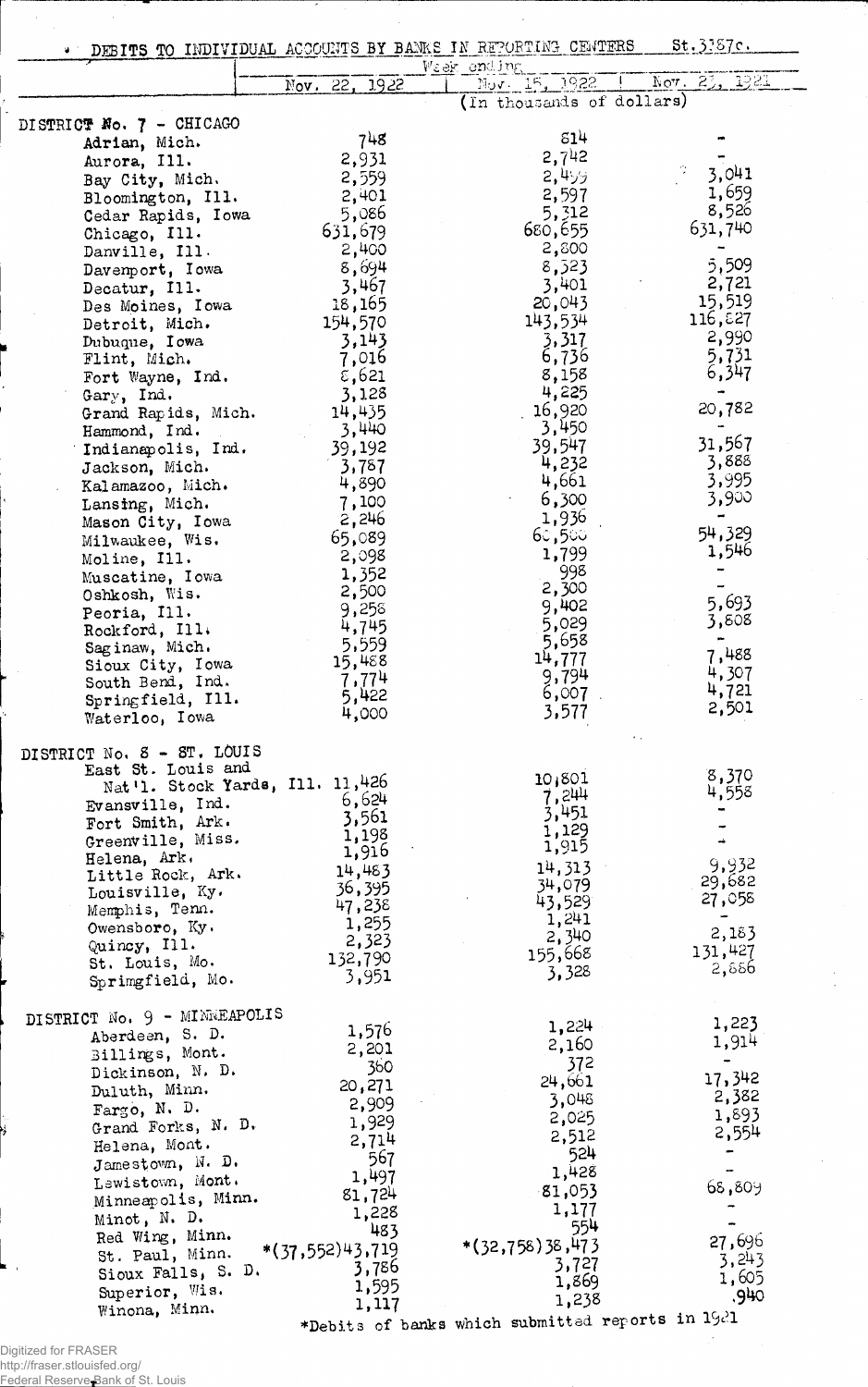DEBITS TO INDIVIDUAL ACCOUNTS BY BANKS IN REPORTING CENTERS St. 3157d.

|                               | Week ending   |                           |                          |
|-------------------------------|---------------|---------------------------|--------------------------|
|                               | Nov. 22, 1924 | Nov. 15, 1922             | Nov. $2\tilde{)}$ , 1921 |
|                               |               | (In thousands of dollars) |                          |
| DISTRICT No. 10 - KANSAS CITY |               |                           |                          |
| Atchison, Kans.               | 1,539         | 1,535                     | 1,233                    |
| Bartlesville, Okla.           | 2,304.        | 2,259                     | 1,508                    |
| Casper, Wyo.                  | 3,801         | 3,364                     | -                        |
| Cheyenne, Wyo.                | 2,806         | 2,770                     | 1,892                    |
| Colorado Springs, Colo.       | 2,661         | 2,736                     | 2,342                    |
| Denver, Colo.                 | 37,301        | 36,707                    | 35,678                   |
| Enid, Okla.                   | 2,843         | 2,498                     |                          |
| Fremont, Neb.                 | 675           | 730                       |                          |
| Grand Island, Neb.            | 1,238         | 1,088                     |                          |
|                               | 668           |                           |                          |
| Grand Junction, Colo.         |               | 651                       |                          |
| Guthrie, Okla.                | 885           | 976                       |                          |
| Hutchinson, Kans.             | 2,829         | 2,604                     |                          |
| Independence, Kans.           | 2,121         | 2,020                     |                          |
| Joplin, Mo.                   | 2,922         | 3,318                     | 2,183                    |
| Kansas City, Kans.            | 3,526         | 4,318                     | 3,022                    |
| Kansas City, Mo.              | 84,439        | 84,295                    | 67,024                   |
| Lawrence, Kans.               | 995           | 1,069                     |                          |
| McAlester, Okla.              | 1,422         | 1,615                     |                          |
| Muskogee, Okla.               | 7,594         | 7,972                     | 3,420                    |
| Oklahoma City, Okla.          | 20,363        | 20,293                    | 21,324                   |
| Okmulgee, Okla.               | 1,902         | 2,152                     |                          |
| Omaha, Neb.                   | 48,323        | 44,148                    | 38,467                   |
| Parsons, Kans.                | 1,041         | 820                       |                          |
| Pittsburg, Kans.              | 1,286         | 1,838                     |                          |
| Pueblo, Colo.                 | 9,843         | 3,705                     | 14,235                   |
| St. Joseph, Mo.               | 10,796        | 10,696                    | 15,499                   |
| Topeka, Kans.                 | 3,562         | 3,214                     | 2,812                    |
| Tulsa, Okla.                  | 20,478        | 24,584                    | 14,298                   |
| Wichita, Kans.                | 10,072        | 11,459                    | 8,232                    |
|                               |               |                           |                          |
| DISTRICT No. 11 - DALLAS      |               |                           |                          |
| Albuquerque, N. M.            | 2,672         | 2,222                     | 1,912                    |
| Austin, Tex.                  | 4,364         | 4,201                     | 3,232                    |
| Beaumont, Tex.                | 4,009         | 3,520                     | 3,251                    |
| Corsicana, Tex.               | 1,150         | $1,3$ vu                  |                          |
| Dallas, Tex.                  | 47,231        | 44,278                    | 37,369                   |
| El Paso, Tex.                 | 6,944         | 8,492                     | 7,722                    |
| Ft. Worth, Tex.               | 25,446        | 26,321                    | 29,620                   |
| Galveston, Tex.               | 22,805        | 23,645                    | 15,056                   |
| Houston, Tex.                 | 32,152        | 29,438                    | 27,931                   |
| Roswell, N. M.                | 659           | 656                       |                          |
|                               | 7,502         | 7,306                     | 6,971                    |
| San Antonio, Tex.             | 8,638         | 8,818                     | $\circ$ ,002             |
| Shreveport, La.               | 1,746         | 1,694                     | 1,542                    |
| Texarkana, Tex.               |               | 1,764                     | 1,680                    |
| Tueson, Ariz.                 | 2,851         | 5,285                     | 3,447                    |
| Waco, Tex.                    | 4,951         |                           |                          |

L

Digitized for FRASER http://fraser.stlouisfed.org/ Federal Reserve Bank of St. Louis

*J* t